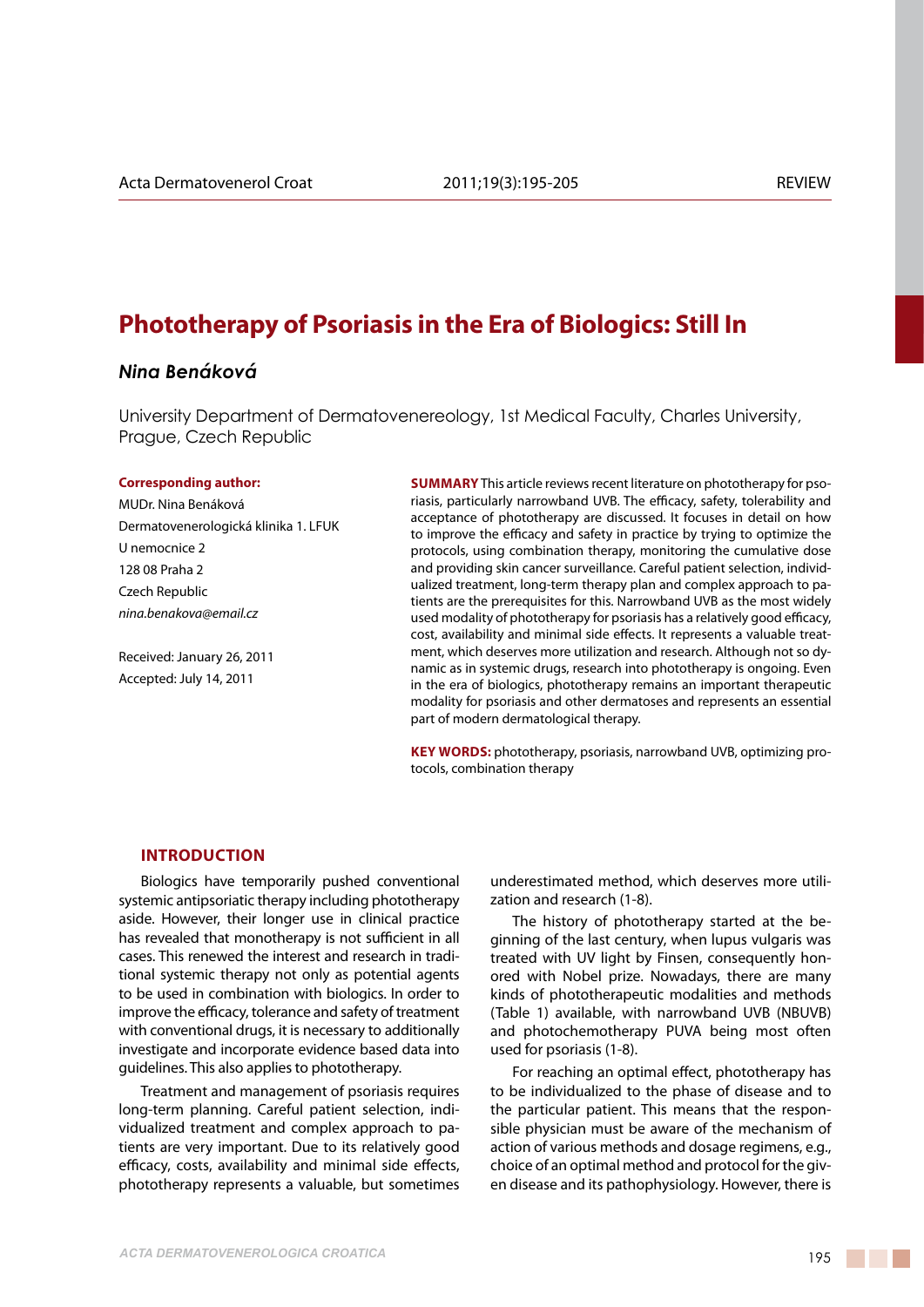| <b>Table 1.</b> Modalities and methods of phototherapy |                     |                       |
|--------------------------------------------------------|---------------------|-----------------------|
| <b>Method of phototherapy</b>                          | <b>Abbreviation</b> | Spectrum (nm)         |
| Natural (solar) phototherapy                           | Heliotherapy        | UV, visible light, IR |
| <b>Broadband UVB</b>                                   | <b>BB UVB</b>       | 290-320               |
| Narrowband UVB                                         | NB UVB              | 311-313               |
| Selective UV phototherapy                              | <b>SUP</b>          | 300-330               |
| Monochromatic excimer light                            | <b>MEL</b>          | 308                   |
| <b>Broadband UVA</b>                                   | <b>BB UVA</b>       | 320-400               |
| Photochemotherapy PUVA                                 | <b>PUVA</b>         | 320-400               |
| Extracorporeal photopheresis                           | <b>ECP</b>          | 320-400               |
| UVA 1 phototherapy                                     | UVA <sub>1</sub>    | 340-400               |
| High energy visible                                    | <b>HEV</b>          | 400-500               |
| Intensive pulse light                                  | IPL                 | 515 (-1250)           |
| Photodynamic therapy                                   | <b>PDT</b>          | 600-750               |
| Light emitting device                                  | <b>LED</b>          | 630 and 830           |

a relative lack of literature in comparison to systemic drugs. The manufacturers of irradiators do not have as much investigative potential as pharmaceutical companies, while the methodology and feasibility of such studies are considerably difficult.

## **Mechanisms of action**

Phototherapy is defined as the therapeutic use of light, primarily ultraviolet light. The mechanisms of action on the skin are described as photobiological ones. At its most basic level, phototherapy represents the application of energy to the skin, which means delivery of photons to chromophores, absorption of photons in chromophores and biologic reaction of the photon absorbed energy, generating heat and biochemical effects in the skin. The most important chromophore for photobiological response after UVB is DNA (4,7,9,11).

The antiproliferative (antimitotic, cytotoxic) role of UV light was previously thought to be most prominent in phototherapy because of direct DNA damage followed by reduction in DNA, RNA, proteosynthesis and cellular proliferation. Current concepts on the mode of action underline the anti-inflammatory (immunomodulatory/immunosuppressive) mechanisms, i.e. direct effects on the induction of apoptosis (mainly Langerhans cells, T cells) and indirect effects *via* influencing numerous soluble mediators (cytokines, prostanoids, neuropeptides, signal transduction molecules, etc.) and cell-surface-associated molecules (adhesion molecules, surface receptors, etc.) (3,4,8,10). These all contribute to the anti-inflammatory effect of UV light (4,9,11,13). In psoriasis, UV light inhibits the hyperproliferation of keratinocytes and neoangiogenesis (3) and these antiproliferative effects are caused both by direct DNA damage and

indirectly by immune pathways. The mechanism of action differs with UVA and UVB, depending on their biophysical properties. So, as UVA as long-wave, lowenergy radiation penetrates into the dermis and acts on fibroblasts, mastocytes, endothelial cells, dendritic cells and dermal T cells. Short-wave, high-energy UVB radiation penetrates the epidermis and only partially to the upper dermis and acts on keratinocytes, melanocytes, Langerhans cells, mastocytes and epidermal T cells. The UVB spectrum has been widely studied. It produces a direct and stronger immunosuppressive effect *via* production of photoproducts and DNA damage with consequent cell cycle arrest and late apoptosis, effects on soluble and surface structures and generally on signal transduction. UVA has an indirect and temporary effect *via* generation of reactive oxygen species with early apoptosis (4,6-8,10-14,21). The mechanism of immunomodulatory action of PUVA has been less well studied (4).

Both UVA (PUVA) and UVB reduce the expression of adhesion molecules, especially ICAM-1 (4,6- 8,10,11,13,14), on keratinocytes and Langerhans cells. Both spectra cause isomerization of urocanic acid from trans to cis form that binds to 5-OH tryptamine receptors on mastocytes, dendritic cells and Langerhans cells, leading to their functional immunosuppression, blocking deliberation of histamine and causing trafficking of mastocytes to lymph nodes (13,14). Both UVB and PUVA cause apoptosis of keratinocytes, Langerhans cells, dendritic cells, macrophages and T cells (4,6-8,11,13). NBUVB especially reduces Th1 cells and their pro-inflammatory cytokines (IL-2, INF gamma and TNF alfa), and downregulates the Th17 population *via* IL-23 axis (15); all these play a role in the pathogenesis of psoriasis (16).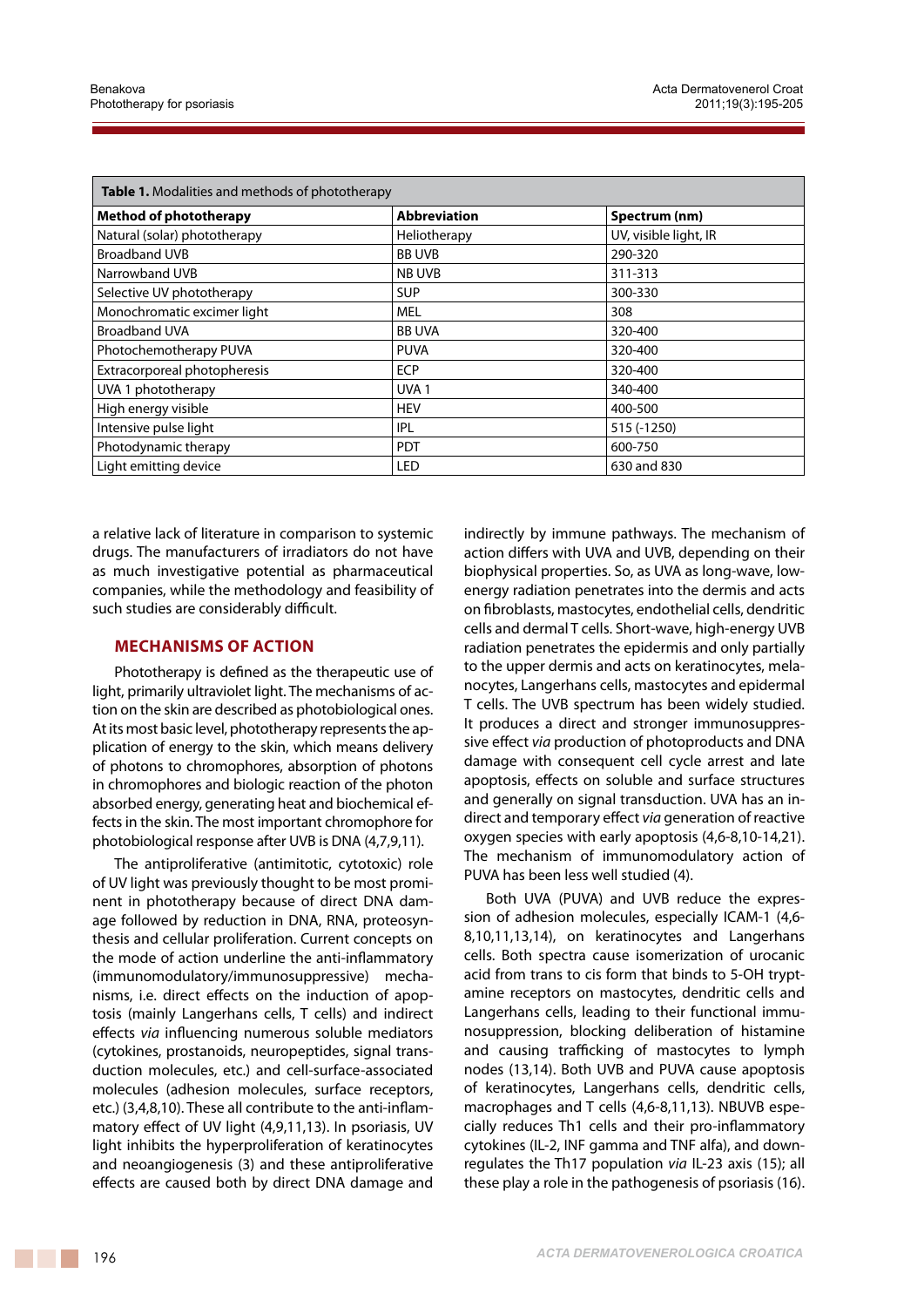NBUVB stimulates differentiation of regulatory T cells *via* RANK/RANL signaling pathway (receptor activator of NFkB ligand) on keratinocytes and Langerhans cells (17). It is an important mechanism for maintaining self-tolerance and suppressing excessive immune responses (18). Consequently, there is an increase in anti-inflammatory cytokines, mainly IL-10 (produced by keratinocytes, regulatory T cells and macrophages with phagocytosed apoptotic cells), alpha-MSH (produced by keratinocytes) and PGE2 (produced by keratinocytes and Langerhans cells) and others such as TGF beta, IL-4 and CGRP (calcitonin gene related peptide). These are the main mechanisms by which the immune reaction in psoriasis is shifted after NBUVB from Th1 towards Th2 immune response (4,11-14).

This broad action of UV light, mainly NBUVB, on various molecular targets explains the high efficacy of phototherapy. To further investigate the mechanism of action of UV light and immunity of the skin is a task for basic research.

# **Indications and measures before starting phototherapy**

In clinical practice, the rules and usage of phototherapy at individual dermatologic departments and offices differ and there is the need to coordinate or standardize protocols and generally to manage patients on phototherapy in order to reach an optimal risk/benefit ratio (protocols, dosimetry, patient information, informed consent, combination therapy, cancer surveillance, nurse education and training, etc.).

The most commonly used method of phototherapy for psoriasis is NBUVB, for example, in Scotland it accounts for 85% (Professor Fergusson's lecture at EADV Congress in Gothenburg, 2010) and in Czech Republic 81% (19). The main reason is the simplicity of performance over PUVA both for patients and for medical staff. A significant decrease in the use of PUVA is caused not only by the introduction of NBUVB, but also by the availability of biologics (3). Nevertheless, before starting phototherapy it is advisable, for quality and safety reasons, to undertake the following steps:

- indication and proper patient selection – motivated, compliant patient
- exclusion of contraindications history, clinical examination of whole body surface
- assessment of skin and disease reactivity to sun, tanning beds or previous phototherapy
- verbal and written education and/or informed consent
- assessment of severity PASI or BSA as needed
- determination of skin type or minimal erythema dose (MED), choice of phototherapy protocol and treatment plan

appropriate phototherapy record forms and documentation (2,3,5,8,14).

Indications for NBUVB are all types of moderate to severe psoriasis (severity in area, intensity, course, therapeutic response, quality of life), e.g., in cases where topical therapy is not sufficient to control the disease. On the other hand, it is also indicated in cases where systemic drugs are contraindicated, poorly tolerated or not sufficiently effective. NBUVB is considered to be the first choice of phototherapy methods in moderate to severe plaque psoriasis because of safety reason in comparison to PUVA (2,3,8,20). The most suitable indication is psoriasis with thin scales and then in children and pregnant women (1,6,8,14,20,21). Photochemotherapy PUVA is indicated in thick scale psoriasis, in cases of low clinical response or short remission after NBUVB. In chronic plaque psoriasis, broadband UVB and SUP are slightly less effective than NBUVB and more erythemogenic (1-8,20), but they have good effects in eruptive and seborrheic forms (38). Further contraindications must be ruled out and patient adherence must be confirmed. NBUVB is contraindicated in photodermatoses and in patients with cutaneous malignancies. Relative contraindications are skin type I, multiple atypical nevi, immunosuppression in organ transplant patient, epilepsy and physical or psychical obstacles like claustrophobia, cardiac insufficiency or inability to stand in the UV cabin (1-8,10,14). After assessing the indications and contraindications, the physician should inform the patient about the benefits as well as the side effects and possible risks of phototherapy and also provide practical information about the process of phototherapy course.

This basic education should include the use of protective goggles, shielding genitalia in males, and also face and dorsa of hands if not affected, and protection of parts with herpes simplex in history and avoiding of sunlight exposure during phototherapy course (4- 8,10,14). It is advisable to provide the patient with a written information form or even informed consent form, where needed. The purpose of this counseling and instruction is not only to protect the physician in medico-legal aspects, but first of all to reach better compliance of patients. They will find here answers to frequently asked questions and also advice how to avoid the most often errors during phototherapy.

# **Improving clinical parameters of phototherapy**

Every drug and treatment is evaluated for parameters like efficacy, tolerability, safety, and particularly in dermatology also acceptance and convenience.

a di Kabupatén Band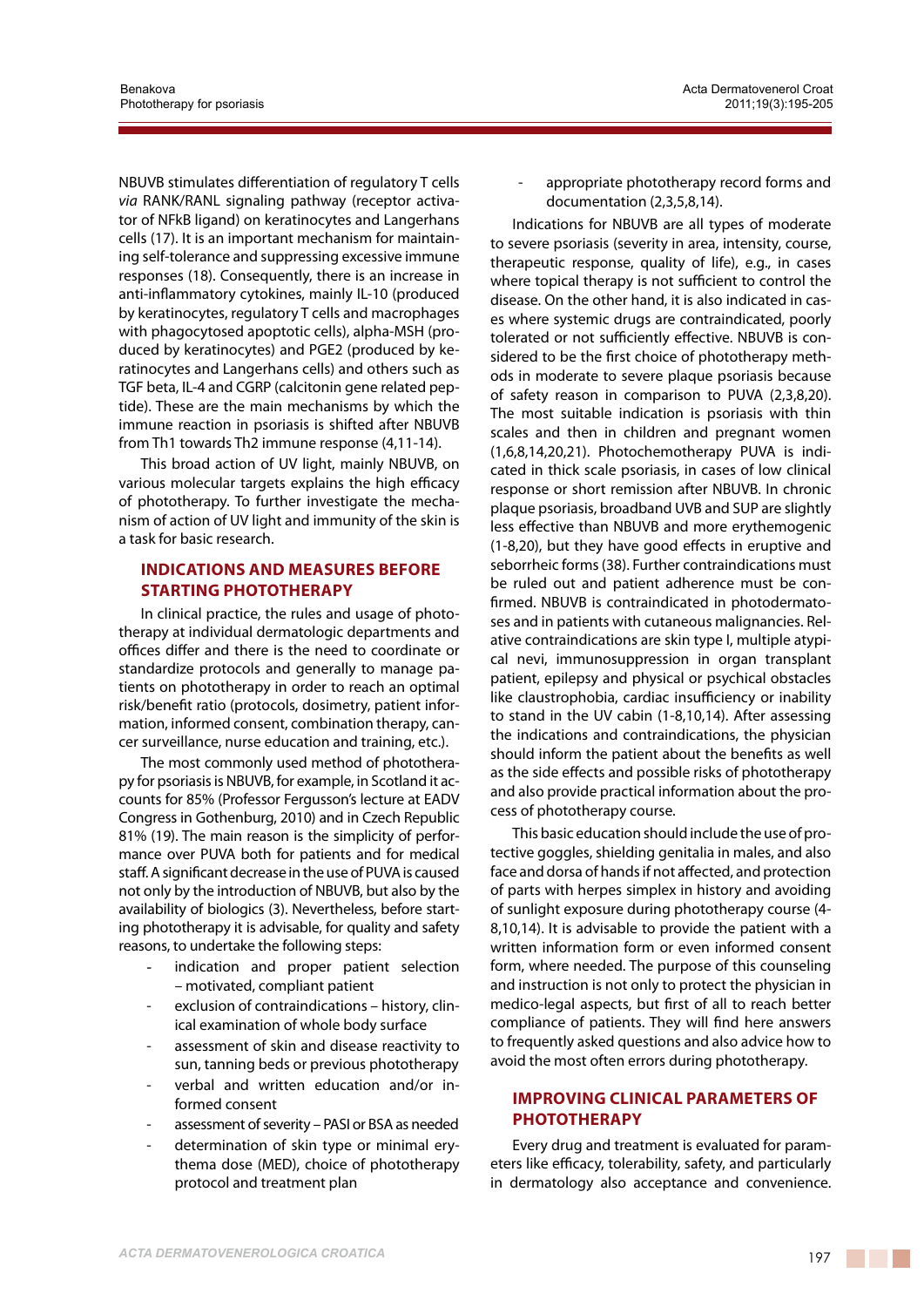Are there any possibilities to improve these parameters in phototherapy?

Acceptance of phototherapy is traditionally very good. Although relatively time consuming, patients consider phototherapy to be a comfortable and effective therapeutic method, which is reflected in quite good adherence. If not regulated, many patients would even like to attend phototherapy for a long time. As to the convenience, phototherapy is bound to phototherapy departments or centers, so the availability, geographical accessibility and compliance can be sometimes a problem. These factors represent the major limitations of UV-based therapy (14). From the physician's point of view, phototherapy needs adequate technical, space and staff equipment with higher costs and intensive agenda according to compensation records and reimbursement from health insurance companies than in ordinary dermatologic offices. Our survey in the Czech Republic showed good situation concerning availability and accessibility (57 hospital or office based phototherapy centers), with the exception of border regions (19). In our country, phototherapy is covered by health insurance companies. In case of poor accessibility, home phototherapy can be useful in motivated and equipped patients under the physician's monitoring (regular visits, clinical follow up). United States experience shows a high level of compliance, improved quality of life, and lower direct and indirect cost (time and salary lost, transport costs, etc.) in comparison to other treatments for severe psoriasis, including methotrexate, PUVA, acitretin, and biologics (23,24). Generally, both UVB and PUVA therapies have been shown to be 4-6 times more cost-effective as compared with biologics (22). Of course, home phototherapy is not a solution for all patients, both for financial (purchasing the device) and medical reasons (overuse, underuse, inappropriate use) (23,24). The tolerability of NBUVB is good with occasional erythema (UV dermatitis) and xerosis as the almost single side effects that can be well managed (1-11). However, the main issues are efficacy and safety.

# **Safety**

Safety of phototherapy is an ongoing topic. There are more than fifty years of clinical experience with phototherapy depending on the modality used (2,4,6). Although UV light generally has a carcinogenic potential, till now there are no clinically relevant human data on skin cancer with NBUVB in psoriasis, e.g., data available on human use are inconclusive for a significant risk (2,3,6,10,25,26). Another situation is in photochemotherapy PUVA because in high doses there is a substantially increased risk of squamous cell

carcinoma and melanoma and a small increase in the risk of basal cell carcinoma (2,3,5,14,25,26). However, with higher cumulative doses the potential risks must be taken into account also in NBUVB (20). In PUVA, there is a recommendation for the whole life maximal cumulative dose of 1000 J/cm2 (or 200-300 sessions) (2,3,5,20). For NBUVB, the limit is not given as a cumulative dose, but according to current consensus, the cumulative number of 450-500 sessions should not be exceeded (20). For improving safety it is necessary to encourage all physicians to calculate it and not to regulate phototherapy by limiting it to "two courses a year", etc. This ceiling must be taken as relative and individual (27), also according to the fact that in severe psoriasis only stronger immunosuppressive drugs (methotrexate, cyclosporine A) are alternatives to phototherapy (6,20,27). It is advisable to identify patients whose cumulative dose has exceeded the ceiling as the risk-takers and to follow them more carefully. Some authors recommend to record cumulative doses of single courses not only in medical forms, but in a kind of patient UV passport (5,6). Nevertheless, patients with repeated phototherapy (>200-250 sessions) should undergo dermato-oncologic screening at least once a year (10,14).

On assessing the risks of phototherapy, it is necessary not to mix them up with the risks of tanning beds and sun-tanning. There are fundamental differences between them. The latter exposure to UV light is medically uncontrolled, most people are the risk phototype I or II, do not use any sunscreens, and their behavior is often of addictive type (28), so the number of visits/exposures is not limited. On the other hand, phototherapy is justified by its benefits for the patient, resulting in reduction or clearance of the disease and its stabilization. In comparison with systemic antipsoriatic drugs, the risk/benefit profile of phototherapy is very good because it generally lacks the properties of systemic immunosuppressive drugs.

Besides shielding unaffected areas, regular patient monitoring during phototherapy by the physician, monitoring of cumulative doses and skin cancer monitoring, there is also a technical possibility how to improve the safety, i.e. with focused, targeted phototherapy. Refinements of the delivery systems for UVB are beneficial in reducing the unnecessary exposure of uninvolved skin (29). However, current devices are only suitable for localized psoriasis or for a low number of lesions because of small irradiation area, thus requiring unacceptably long time in disseminated psoriasis. Computerized, robotized whole body device with high output that would, after scanning the affected area, selectively irradiate only the involved skin in short pulses, is the perspective. Yet, there is the question of cost-effectiveness of such a sophisticated device.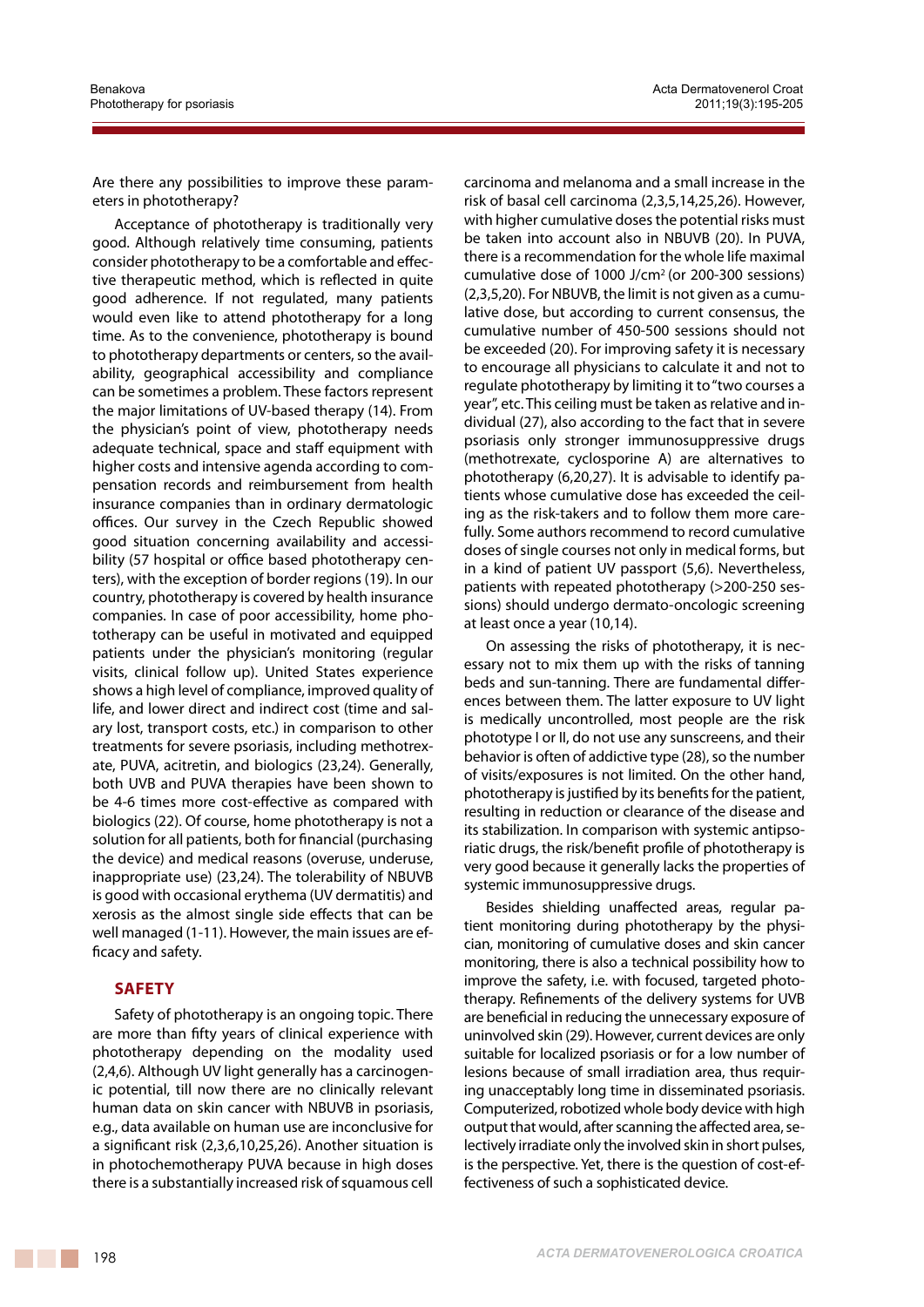## **Efficacy**

The efficacy of phototherapy can reach clearance in 63%-80% of patients with a course of NBUVB (20) and generally phototherapy can achieve PASI 75 on average in 75% of patients after 4-6 weeks (2,4,6). This is very good efficacy in comparison with systemic drugs and even with biologics. Recent analysis (30) showed superior effects of PUVA even over certain biologics (adalimumab, alefacept, efalizumab, etanercept, ustekinumab). An optimal phototherapy protocol should lead to complete clearance or marked improvement (PASI >75) with a minimum number of sessions, a low cumulative dose, and with the least possible acute and chronic side effects (6,10,20). This is a difficult task because phototherapy and its dosages, although working with exact physical variables, does not have a direct dose-effect relationship, and tolerance is the deciding and limiting factor. So, a higher dose does not always mean a higher effect. Photobiological effects are more similar to those of biologics or topical immunomodulators. Clinical response is here also very individual depending on genetic heterogeneity, i.e. immune, metabolic and pharmacogenomics properties. Because of different (heterogenic) immune background of the disease, people with the same appearance of psoriasis (phenotype) may have different therapeutic responses to the same treatment. Metabolic and pharmacogenomic heterogeneity plays a role mainly in systemic drugs for psoriasis (31), but also in phototherapy there are genetic dispositions for tolerance and positive reactions to UV (biomarkers, e.g., polymorphism of vitamin D receptor) that could in the future be used for prediction of therapeutic response in individual patients (32).

Thus, in order to enhance the effect of treatment, physicians do not just need to actualize the knowledge by studying professional literature, but also from self-learning based on their own experience. However, experience with a relatively small number of patients is usually not enough to draw general conclusions. To get statistically significant data, large numbers of patients treated and assessed by comparable methodology are needed. There is an initiative from phototherapy centers in Scotland in this sense, called Photonet (Scottish Managed Clinical Network for Phototherapy), which could enable analysis for detecting optimal protocols from the efficacy and safety point of view (20,33). Professor Fergusson and co-workers in Dundee created this registry in 2002 in a bid to standardize phototherapy treatment throughout Scotland. All centers send their data in structured forms (patient demography, protocol, efficacy and tolerance data) to this registry. So they obtain data from large patient samples and due to the same methodology, their stratified analysis is powered enough to draw conclusions concerning optimal regimens and protocols. It also provides information forum for both healthcare professionals and patients. They can "discuss clinical issues, collaborate and share skills and information" (www.photonet.scot.nhs.uk). Nevertheless, as mentioned further, there are differences between study populations and results cannot be simply extrapolated to another population (33). Therefore, it would be optimal to create regional or national registries to obtain relevant data.

There are two possible ways to improve efficacy; first, to optimize protocols and/or to combine phototherapy with topical or systemic treatments. Nevertheless, to ensure the success of every treatment, the prerequisites are knowledge and skills, as well as the approach by physicians.

#### **Optimizing the protocols**

The protocol represents a treatment scheme, a schedule including the following parameters: starting dose, increments, frequency of increments, maximal single dose, frequency of sessions *per* week, total duration of phototherapy course and/or total number of sessions (6,20,34). Are there any reserves to improve or optimize the protocols? According to textbooks, the initial dose of NBUVB phototherapy is calculated on the basis of MED or skin type (phototype). The starting dose is recommended as 70% of MED (2-7,10,14,34), in US protocols only 50% of MED (5,8,20,29). In skin type regimen the initial dose is given according to the recommended dose ladder; e.g., in Europe, for phototype I=200, II=300, III=500, IV=600 mJ/cm<sup>2</sup> (2,5,7), or even on the basis of individual experience. In US protocols, the dose is by about one half lower (14,34). In many centers, according to data from the literature and from our Czech survey (10,14), MED is not determined. There is a concern of underestimating the initial dose with consequences like prolongation of the effect onset and therapy (10). According to a Scottish study in phototypes I-III, there were no significant differences in the efficacy of NBUVB therapy (increments by 20%) between three starting doses: group A, fixed dose; group B, 70% MED; and group C, 50% MED (35). So, what is the conclusion? These authors wisely state in the end of their article: "in populations with a broader range of erythemal sensitivity" (than in Scotland), "the MED based starting dose could have an important impact on treatment effectiveness" (35).

Another key issue of debate is dose escalation, which depends on erythema response. The dose may be increased with each successive session in case

a na mata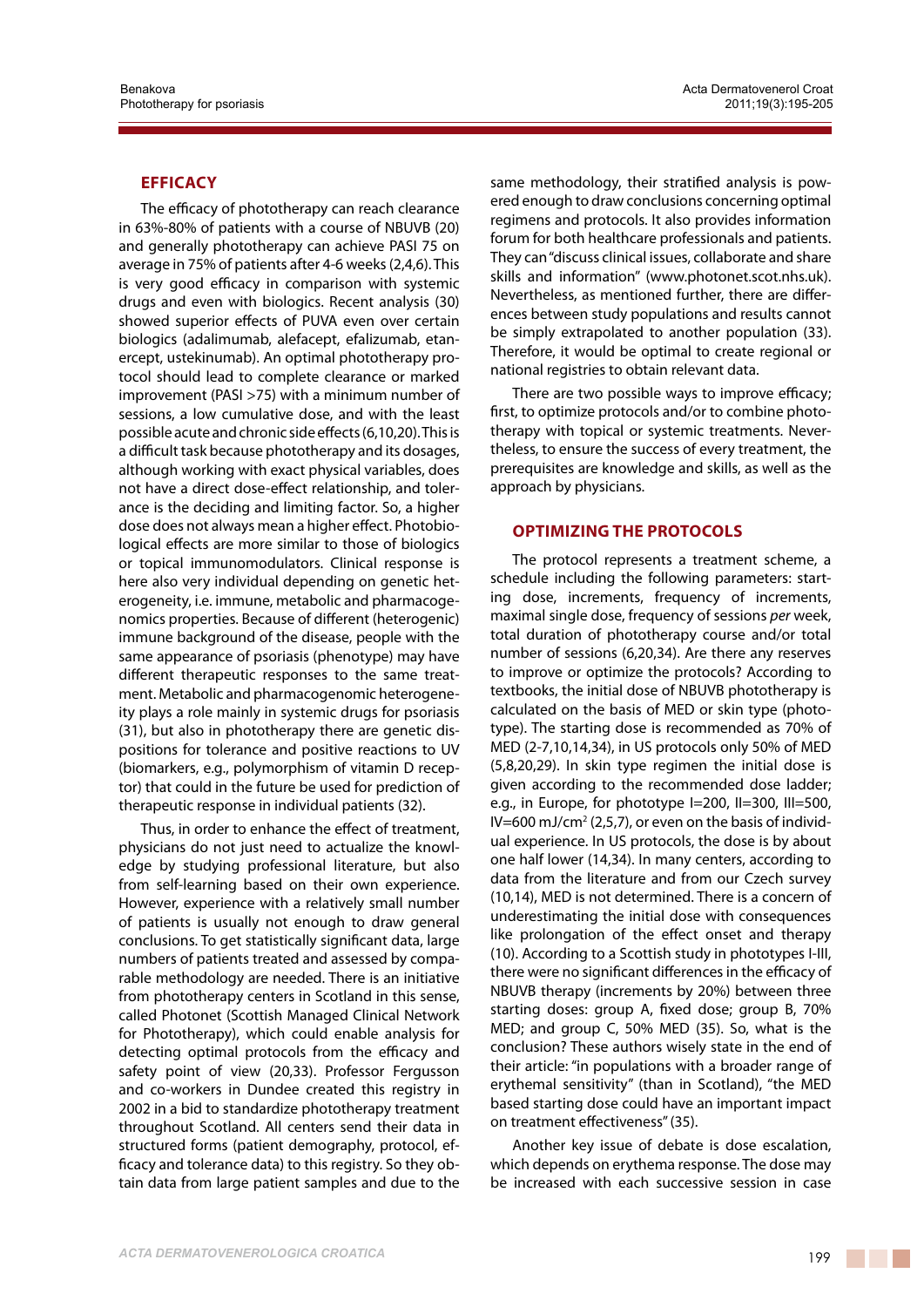of 3 times *per* week frequency, and every other session when given 5 times a week (7). In MED based protocol, the percentage increments are on average by 30% of the last dose, an in case of minimal erythema by 20% (2,5,6). There are differences in protocol increments between departments probably due to the spectrum of patient population; Europe with 20%-40% increase *versus* United States with a lower increase by 10%-15% (3,8,14,34). This may be also influenced by local experience, tradition, more patients with lower phototypes in their population and maybe by the fear from potential complaints in patients with burning reaction. Fixed increments are used in skin type based protocols, mainly in the US, in the range of 0.03-0.15 J/cm<sup>2</sup> (3,8,34) that evolved from a low increment protocol for BBUVB. There is a presumption that the efficacy can be enhanced by larger increments because the erythemogenicity of NBUVB is lower, about one-fourth that of BBUVB (36). To the best of my knowledge, there are no concrete references about fixed increment protocols for NBUVB in European literature. In my opinion, adherent patients of skin type III-IV tolerate 0.1-0.2 J/cm<sup>2</sup> increments on an average and the onset of effect is faster (19,37). This increment represents approximately 20% of fixed starting dose for phototype III and 30% of fixed starting dose for phototype IV. This correlates with the percentage increments based on MED in European protocols mentioned above. Also, other data on this topic are of anecdotal or local character (for example, the internet website www.psoriasis-international.org, supervised by professor Louis Dubertret, offers schemes with fixed increments of 0.1-0.3 J/cm2 ) and need to be confirmed by further clinical investigation. Proper dosimetry, calibration and sufficient number of patients are necessary to avoid bias and incorrect conclusions.

In daily practice, it is a challenge for physicians to choose the proper regimen (36,38,39) because the percentage increments regimen (exponential curve, Fig. 1), although recommended in the literature, means that it is not easy for a physician or nurse to calculate the individual dose before every session if a change is needed due to actual tolerance, efficacy and patient compliance (e.g., irregular attendance). This regimen has worse flexibility and lucidity. Fixed increments regimens (linear curve) are easy to follow by a nurse, and there is good flexibility. When working with a maximum single dose 1.5 J/ $\text{cm}^2$ , under good patient tolerance, there is only a small or no difference in time to reach it and also in the cumulative dose between fixed increments by 0.2 J/cm2 and percentage increments by 40% (Fig. 1). However, if working with small increments, e.g., by 20%, the maximum

single dose  $1.5$  J/cm<sup>2</sup> is reached about one or two weeks later and a slower onset of effect, prolongation of therapy and possible increase of cumulative dose to clearing can occur. The high-dose regimen (40%) results in fewer sessions with better long-term efficacy, but requires flexible dose adjustment in the second week, e.g., at the beginning, to prevent erythema (38). In Scotland, there is a preference of low-dose regimen, where less frequent sunburn-like erythema episodes occur (39). The optimal NBUVB phototherapy regimens for psoriasis may vary according to the population and settings; therefore, they call for future randomized studies for a given population with sufficient methodological records on safety and efficacy to justify the high-dose regimen (33).

So, which regimen to choose? In the literature, there is no universal answer. If there is well-trained staff, an educated and adherent patient, and also if the physician can regularly monitor the patient at least once a week and can flexibly change the dose according to reactivity and tolerance, the high dose regimen should not induce more burning reactions than the low dose one. Should the fixed or percentage increments be used? The fixed increments regimen seems to be more suitable and convenient for an "average" patient of skin type III-IV (and also for home phototherapy). Yet, individualization is needed in every patient. Thus, for example in patients with disposition to erythematous reaction at the beginning of photototherapy, the percentage increments regimen would be more suitable because the increments are slightly slower than in fixed increments regimen.

The maximum single dose should not exceed 3  $J/cm<sup>2</sup>$  (8,14), but it is advisable, if efficacy allows it, to work for safety reasons with  $1.5$  J/cm<sup>2</sup> and  $2$  J/cm<sup>2</sup>. The often discussed frequency of sessions (2-5/week) is in fact a matter of dose, e.g., it indirectly correlates with the so-called reciprocity rule (relation of intensity and exposure time to the dose). So, in devices with low intensity, e.g., low dose regimen, the frequency should be higher, while in cabins with usual output (10 mW/cm<sup>2</sup>) attendance three times a week is usually sufficient. The frequency of five times a week in devices with usual output is time consuming for the patient, does not shorten total duration to clearance and increases total cumulative dose (10,40). Lower frequency, e.g., two times a week, requires longer duration of treatment (1.5 times longer) and needs more sessions in comparison to three times a week (41). Therefore, current recommendations work with the frequency of three times a week, as it is optimal from the aspect of patient time (2,4,5,7).

In this context, there is an interesting field for further investigation. It is known that in devices with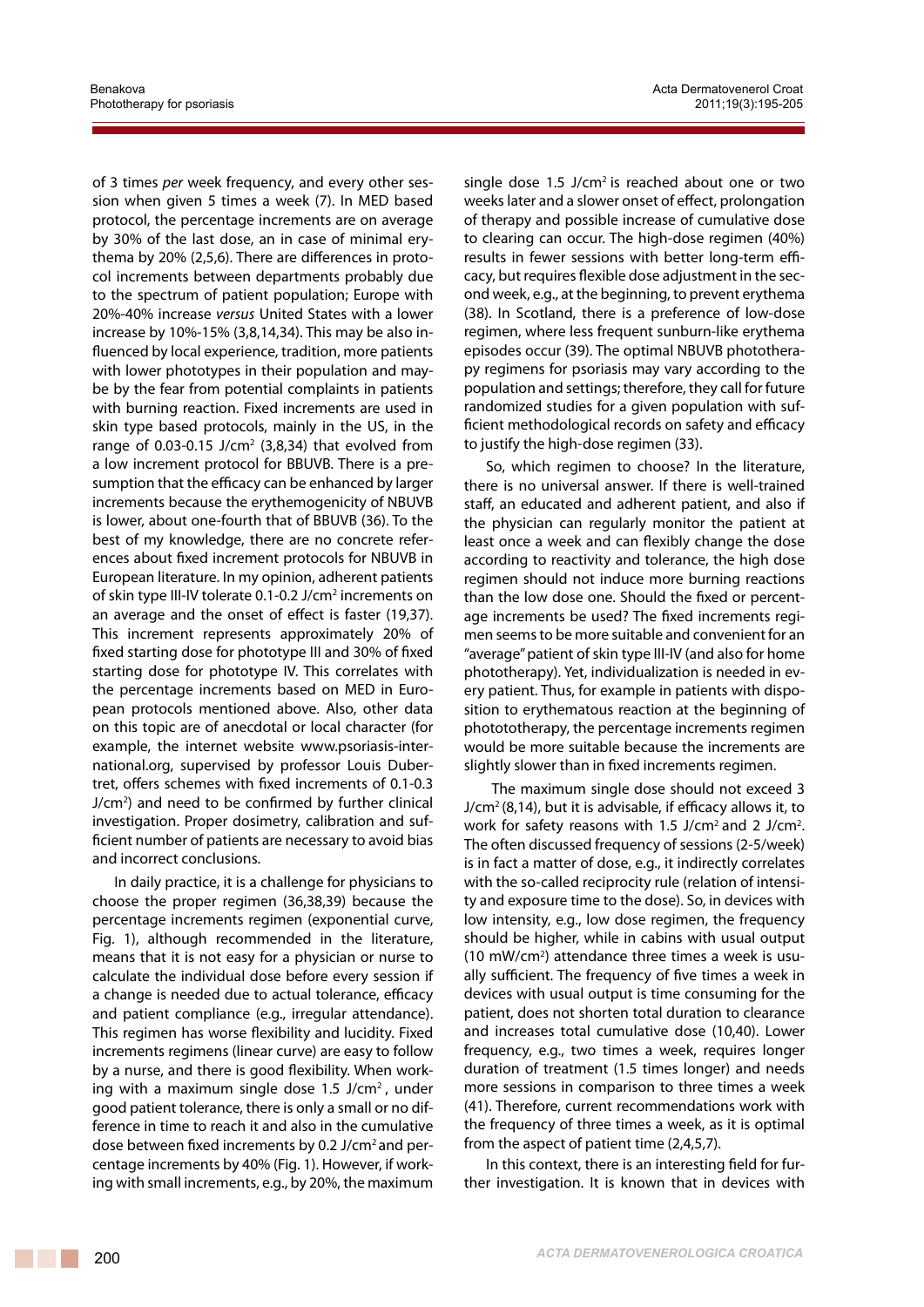

Figure 1. Narrowband UVB dose increments to 1.5 J/cm<sup>2</sup>.

very low or very high intensity, the reciprocity rule does not hold true. In psoriasis, devices with very high intensity, e.g., 308 nm UVB excimer lasers or non-laser monochromatic excimer light (MEL) devices working with supra-erythemogenic doses, can reach better clinical response by the same cumulative dose in comparison with usual NBUVB (Philips TL 01), or in other words, the same effect can be achieved with a fewer number of treatments and a lower cumulative dose (2,29,42).

Another field for clinical research is to further investigate topical photochemotherapy with NBUVB in the form of cream or solution (no references about bath delivery available, rare about peroral). This PN-BUVB is less well-established than PUVA (20), most references coming from India (10,43). What are the advantages of this combination? Psoralens in topical form are safer and more comfortable than the systemic route. Photosensitization is not as strong as with UVA, but still there is an increase by about 3.5 in NBU-VB. So, it enables lower doses of UVB, thus improving the safety and topical PUVB is generally considered to be safer than PUVA at long term. There are fewer references comparing the efficacy, some of them documenting higher efficacy and lower cumulative dose than NBUVB alone, without an increase in side effects (10,43). Interestingly, psoralens alone without UV light bind to the receptors for epidermal growth factor, followed by a decrease in epidermal proliferation (14). They also have marked prooxidative properties (enhancing the generation of reactive oxygen species and free radicals) on cell surface membranes, so they can act independently of UV (44). In practice, PNBUVB is suitable especially for recalcitrant localized forms, e.g., palmoplantar psoriasis (10,44).

Cessation of phototherapy depends on clinical response. It is usually continued until complete clearance is achieved or no further improvement can be expected. This takes 2-3 months or 25-35 sessions on an average. Maintenance phototherapy with NBUVB in psoriasis is a matter of debate, there are no sufficient data to support it (2-6,20). Safety concerns are speaking against maintenance therapy for common use (2,4,20). Also practical aspects play a role, as it is time consuming and expensive (1,4). Thus, nowadays NBUVB and generally phototherapy is considered a treatment as induction therapy for psoriasis, but not recommended as maintenance therapy (2).

# **Combination therapy**

Another way to increase clinical response (additive or synergistic effect) and also partially the safety of phototherapy is to combine it, first of all with topical therapy (2-4,6,10,20,29). However, before thinking about adding a combination to phototherapy, it is advisable to search for ways to improve phototherapy itself (besides looking for adherence, triggering factors, etc.) because it is simpler for both the patient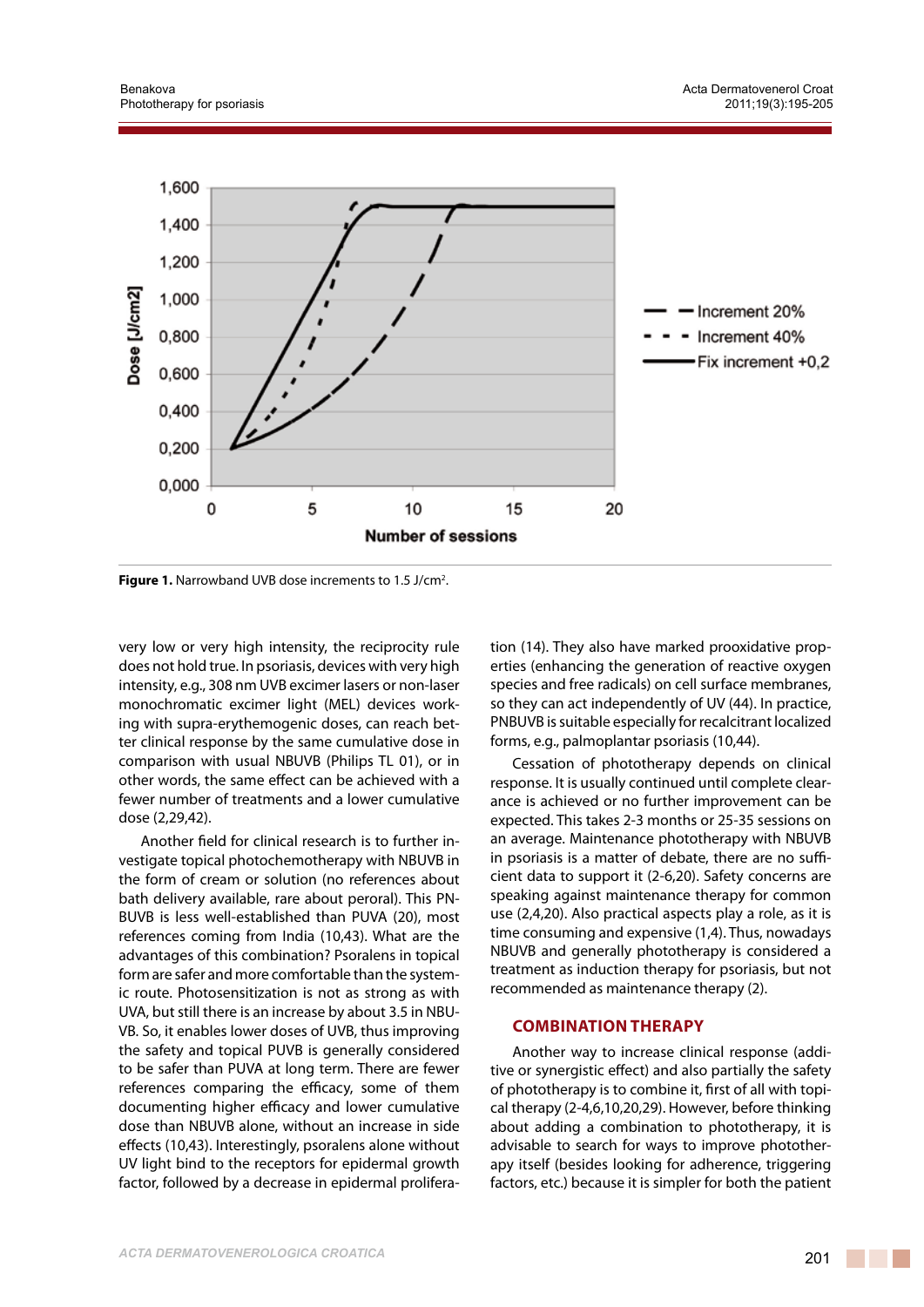and the physician/phototherapy center (10). Combination with topical therapy requires more space, technical and staff equipment, it is laborious, takes more time, and generally the costs are higher. On the other hand, combination therapy may reduce the cumulative NBUVB dose and the potential carcinogenic risk and should not be dismissed without further studies (1,20).

## **Combinations with topical drugs**

Historically, Goeckermann introduced a combination of BBUVB with coal tar in 1925 and later on Ingram with anthralin (dithranol). NBUVB can be combined with both, including all current topicals (1,4,6,29). The most positive references are about dithranol for inpatient and calcipotriol for outpatient settings (4,10,29). Combination with calcipotriol is the most evidence based one, even in the recent German and American guidelines from 2011 (2,3).

A modified Goeckerman method with NBUVB is based on photosensitive and antimitotic properties of coal tar, however, tar smells, stains and has irritative and carcinogenic properties. Dithranol with NBUVB has no photosensitivity potential and has a higher efficacy than tar. However, it bears a risk of irritation, so that not all patients tolerate it. There is another possible combination of NBUVB, namely with ichthyol. It is a sulfonated shale oil (ammonium bitumonosulfonate) with anti-inflammatory, antiseptic and antipruritic properties. It was originally used for treating wounds and later for treating some dermatoses, especially eczema and rosacea. Ichthyol has been proved not only by historical experience, but also by growing evidence based studies (45). The advantage of ichthyol over tar, dithranol and even calcipotriol is almost no irritative potential and no phototoxic or carcinogenic potential. Ichthyol also has antiproliferative and UVB erythema reducing effects that might play a role in psoriasis treatment (46). Furthermore, it can be easily washed off with water and has an advantageous price. Ichthyol still represents a valuable topical (good benefit/risk/cost profile) because, except for corticosteroids and topical immunomodulators, there are no other anti-inflammatory topicals in dermatology available. In the Czech Republic, some centers also use it for treating psoriasis. I have been using ichthyol in combination with NBUVB for many years and conducted a study in severe psoriasis patients, where 100% short contact ichthyol and NBUVB were used. The results confirmed very good efficacy (after 20 sessions: mean reduction in PASI =  $72\%$ , mean improvement in DLQI=53%), tolerability, safety and acceptance. It is suitable especially for psoriasis patients with irritable or potentially irritable terrain,

e.g., guttate, seborrheic or unstable psoriasis, in children and in all cases where dithranol or tar are not tolerated or cannot be used (37).

Treatment with topical corticosteroids during phototherapy is not a true combination therapy, but a concomitant therapy in the beginning of phototherapy. There is a trend not to use them during phototherapy ("corticosteroid holidays"), but it does not mean they are prohibited (2,3). In practice, they should be slowly tapered and ceased according to the onset of clinical response to phototherapy (29).

There are considerable differences in using emollients during phototherapy. According to variations in UV transmission and UV blocking potential in some of them, it is advisable to use them after rather than before phototherapy session (47). For better transmission, a short warm water shower (48) or the application of mineral oil can be used before treatment (8,10).

## **Combinations with baths**

In Germany, balneophototherapy is quite popular, mainly with salt baths (2,4,20) in asynchronous or synchronous way (49) with NBUVB, SUP or BBUVB. Some studies documented higher efficacy than phototherapy alone (49,50), but the cumulative dose was not reduced, there is no standardization in salt concentration and mineral content, and particularly the cost-effectiveness has not been advantageous so far (48,50).

#### **Combinations with systemic drugs**

Combination of NBUVB with systemic drugs is represented mainly by retinoids, e.g., acitretin (reNBUVB, rePUVA), because it has no immunosuppressive properties (2,3,4,6,8,29,51). This combination accelerates the onset of clinical response, enables reduction of acitretin dose (25-10 mg/day) and moderately also the number of sessions or cumulative dose, by 20% on an average. It is advisable to start acitretin one or two weeks before phototherapy, the dose should be increased cautiously because of epidermal thinning caused by acitretin, usually by 20%-30% (3,14). Combination with retinoids is safe, effective and may even help reduce cancer risk (4). Other antipsoriatic drugs such as methotrexate, biologics, e.g., etanercept, do not represent a true combination to increase the efficacy of phototherapy. Phototherapy is here a temporary adjunctive method for increasing the efficacy of these systemic drugs in case of clinical response loss or flare. Of course, in such combinations the cumulative dose of UVB is significantly lower. They are used anecdotally, and there is a long-term safety concern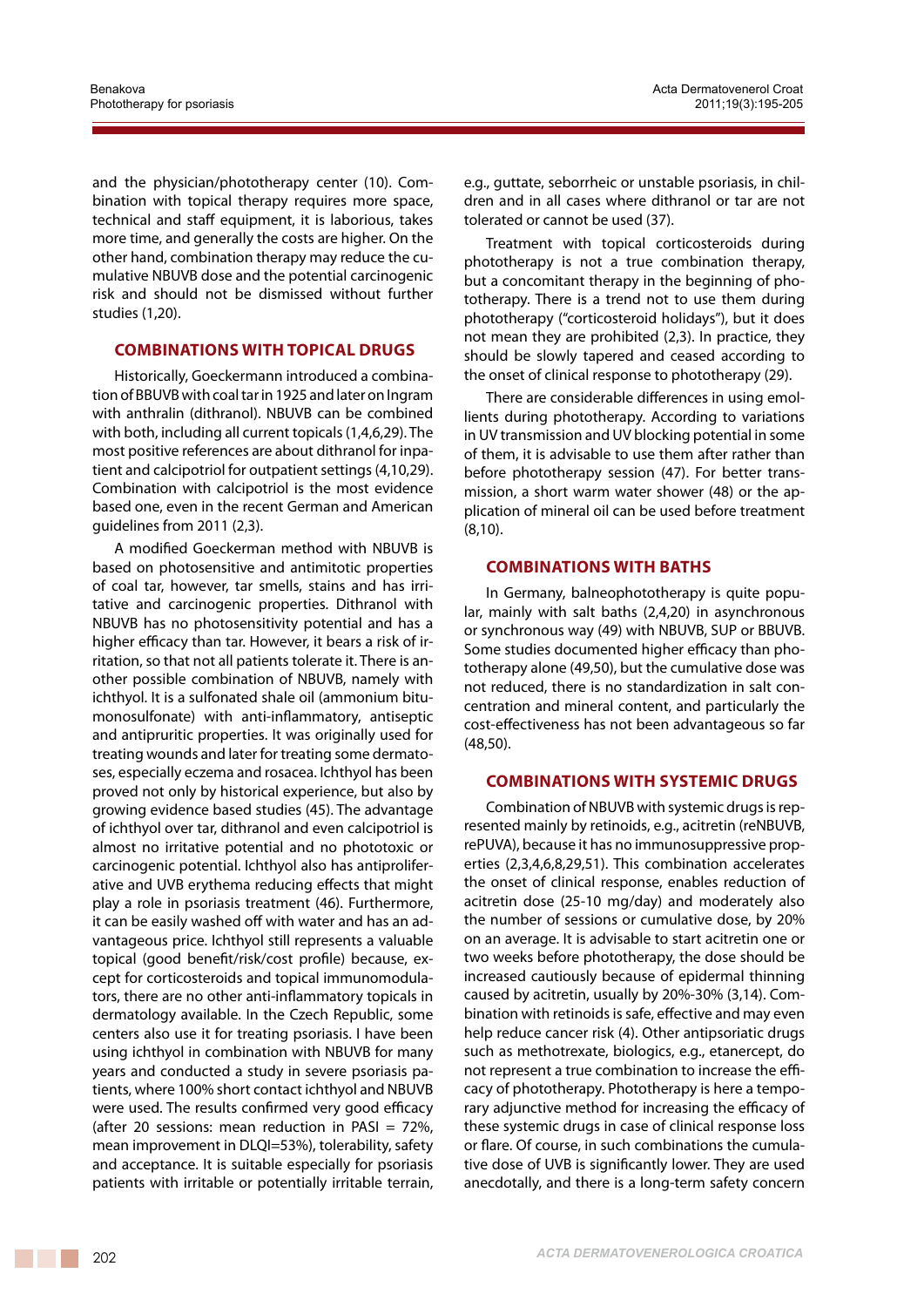(3,6,10,52,53), especially in smokers and obese patients, who are already at a higher risk (52). There are increasing references about the use of methotrexate in a sequential way, e.g., starting three weeks before phototherapy in a dosage of 15 mg/week and leading to significantly shorter time to clearance (3,29,54). Concomitant combination with cyclosporin A is strictly contraindicated in PUVA (2-7), in NBUVB it is not recommended and can only be used exceptionally and very cautiously as short-term course on resistant plaques (5,29).

# **Conclusions**

Even in the  $21<sup>st</sup>$  century, phototherapy represents an important therapeutic modality for psoriasis and other dermatoses due to its good efficacy, safety, patient compliance profile and cost/benefit ratio. Even in the era of biologics, phototherapy remains an important therapeutic tool that cannot be replaced by any other current systemic therapy. Although not as dynamic as in systemic drugs, research to improve the efficacy and safety of phototherapy is going on.

# **References**

- 1. Matz H. Phototherapy for psoriasis: what to choose and how to use: facts and controversies. Clin Dermatol 2010;28:73-80.
- 2. Schlaeger M, Boehnecke WH, Weberschock T. Phototherapie. In: Nast A, Boehnecke WH, Mrowietz U, Ockenfels HM, Philipp S, Reich K, *et al*., editors. S-3 Leitlinie zur Therapie der Psoriasis vulgaris. Update 2011. AWMF On line; Das Portal der wissenschaftlichen Medizin. AWMF Nr. 013/001.
- 3. Menther A, Korman NJ, Craig AE, Feldman SR, Gelfand JM, Gordon KB, *et al*. Guidelines for the management of psoriasis and psoriatic arthritis. Section 6. Case-based presentations and evidence-based conclusions. J Am Acad Dermatol 2011; ahead of print, pp.1-40.
- 4. Krutman J, Hoenigsman H, Elmets CA. Dermatological phototherapy and photodiagnostic methods. 2<sup>nd</sup> ed. Berlin-Heidelberg: Springer; 2009. p 448.
- 5. Holzle E, Honigsman H, Rocken M, Ghoreschi K, Lehmann P. Empfehlungen zur Phototherapie und Photochemotherapie.JDDG 2003;12:985-1000.
- 6. Honigsman H, Fergusson J. Phototherapy. In: European S3-Guidelines on systemic treatment of psoriasis. J Eur Acad Derm Venereol 2009;23(Suppl 2):50-7.
- 7. Honigsman H, Schwarz T. Ultraviolet therapy. In: Bolognia JL, Jorizzo JL, Rapini RP, editors. Der-

matology. 2nd ed. Boston: Elsevier Ltd.; 2008. pp. 2053-69.

- 8. Menter A, Korman NJ, Elmets CA, Feldman SR, Gelfand JM, Gordon KB, *et al*. Guidelines of care for the management of psoriasis and psoriatic arthritis. Section 5. Guidelines of care for the treatment of psoriasis with phototherapy and photochemotherapy. J Am Acad Dermatol 2010;62:114-35.
- 9. Duarte I, Bunese R, Kobata C. Phototherapy. An Bras Dermatol 2006;81:74-82.
- 10. Dogra S, De D. Narrowband UVB in the treatment of psoriasis: the journey so far. IJDVL 2010;76:652-61.
- 11. Schwartz T. Photoimmunology. In: Rook's Textbook of dermatology. 7<sup>th</sup> ed. London: Blackwell Science Ltd.; 2007. pp. 10.29-10.37.
- 12. Weichenthal M, Schwarz T. Phototherapy: How does it work? Photodermatol Photoimmunol Photomed 2005;21:260-6.
- 13. Maverakis E, Miyamura Y, Bowen MP, Correa G, Ono Y, Goodarzi H. Light, including ultraviolet. J Autoimmun 2010;34:247-57.
- 14. Sage RJ, Lim HW. UVB based therapy and vitamin D. Dermatol Ther 2010;23:72-81.
- 15. Johnson-Huang LM, Suárez-Farinas M, Sullivan-Whalen, Gilleaudeau P, Krueger JG, Lowes MA. Effective NBUVB radiation therapy suppresses the IL-23/IL-17 axis in normalized psoriatic plaques. J Invest Dermatol 2010;130:2654-63.
- 16. Ionescu MA, Lipozencic J. Could anti IL-12/23 therapy replace anti TNF biologics? Acta Dermatovenerol Croat 2009;17:166-9.
- 17. Loser K, Mehling A,Loeser S, Apelt J, Kuhn A, Grabbe S, *et al*. Epidermal RANKL controls regulatory T-cell number *via* activation of dendritic cells. Nat Med 2006;12:372-9.
- 18. Akiyama T, Shimo Y, Quin J. RANL signalling regulates the development of the immune system and immune tolerance. Inflamm Regener 2009;4:258-62.
- 19. Benáková N, Ettler K. Fototerapie v České republice. Cz Dermatol 2010;85:139-47.
- 20. Ibbotson SH, Bilsland G, Cox NH, Dawe RS, Diffey B, Edwards C, *et al*. An update and guidance on narrowband UVB phototherapy: a British Photodermatology Group Workshop Report. Br J Dermatol 2004;151:283-97.
- 21. Zamberk P, Velasquez D, Campos M, Hernanz JM, Lázaro P. Pediatric psoriasis – narrowband UVB treatment. J Eur Acad Derm Venereol 2010;24:415-9.
- 22. Miller DW, Feldman SR. Cost-effectiveness of moderate to severe psoriasis treatment. Exp Opin Pharmacother 2006;7:157-62.

a na mata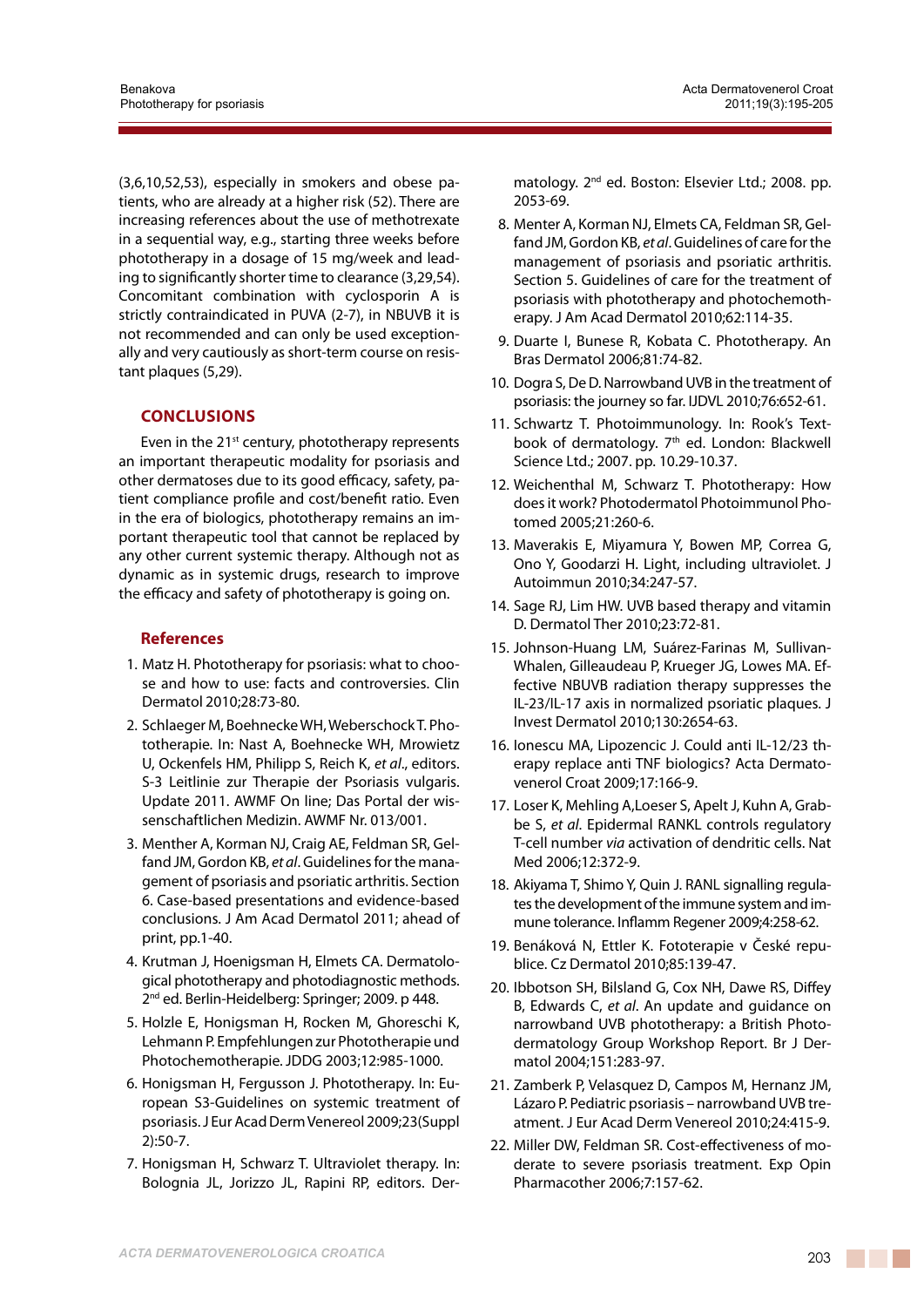- 23. Nolan BV, Brad A ,Yentzer BA, Feldman SR. A review of home phototherapy for psoriasis. Dermatology Online Journal 2010;16 :1.
- 24. Rajpara AN, O'Neil JL, Nolan BV, Brad A,Yentzer BA, Feldman SR. A review of home phototherapy for psoriasis. Dermatology Online Journal 2010;16:2.
- 25. Lee E, Koo J, Berger T. UVB phototoherapy and skin cancer risk: a review of the literature. Int J Dermatol 2005;44:355-60.
- 26. Narayanan DI, Saladi RN, Fox JL. Ultraviolet radiation and skin cancer. Int J Dermatol 2010;49:978-86.
- 27. Diffey BL. Factors affecting the choice of a ceiling of the number of exposures with TL01 ultraviolet B phototherapy. Br J Dermatol 2003;149:428-30.
- 28. Lipper GM. Addicted to tanning ? Arch Dermatol 2010;246:412-7.
- 29. Zanolli M. Phototherapy arsenal in treatment of psoriasis. Dermatol Clin 2004;22:397-406.
- 30. Inzinger M, Heschl B, Weger W, Hofer A, Legat FJ, Gruber-Wackernagel A, *et al*. Efficacy of PUVA therapy *versus* biologics in moderate to severe chronic plaque psoriasis: retrospective data analysis of a patient registry. Br J Dermatol 2011, May12, ahead of print.
- 31. Ryan C, Bowcock A, Menter A. Use of pharmacogenomics in psoriasis. Clin Invest 2011;3:399-411.
- 32. Ryan C, Renfro L, Collins P, Kirby, B, Rogers S. Clinical and genetic predictors of response to narrowband UVB for the treatment of chronic plaque psoriasis. Br J Dermatol 2010;163:1056-63.
- 33. Dawe RS. Comparing NBUVB treatments for psoriasis. Br J Dermatol 2009;161:1212-6.
- 34. Zanolli MD, Feldman SR, Clark AR, Fleischer AB. Phototherapy treatment protocols for psoriasis and other phototherapy responsive dermatoses. New York: Parthenon Publishing; 1999. p. 158.
- 35. Dawe RS, Cameron HM, Yule S, Ibbotson SH, Moseley HH, Ferguson J. A randomized comparison of methods of selecting narrowband UV-B starting dose to treat chronic psoriasis. Arch Dermatol 2011;147:168-74.
- 36. Halasz CLG. Narrowband UVB phototherapy for psoriasis: results with fixed increments by skin type (as opposed to percentage increments). Photodermatol Photoimmunol Photomed 1999;15:81-4.
- 37. Benáková N. Short contact ichthyol and narrow band UVB: an old-new combination therapy. J Eur Acad Derm Venereol 2007;21(Suppl 1):46.
- 38. Kleinpennig M, Smits T, Boezeman J. Narrowband UVB therapy in psoriasis: randomized double-

blind comparison of high-dose and low-dose irradiation regimens. Br J Dermatol 2009;132:1351-6.

- 39. Wainwright NJ, Dawe RS, Ferguson J. Narrowband (TL-01) ultraviolet B phototherapy for psoriasis: which incremental regimen? Br J Dermatol 1998;139:410-4.
- 40. Dawe RS, Wainwright NJ, Cameron H, Ferguson J. Narrow-band (TL-01) ultraviolet B phototherapy for chronic plaque psoriasis: three times or five times weekly treatment ? Br J Dermatol 1998;138:833-9.
- 41. Cameron H, Dawe RS, Yule S, Murphy J, Ibbotson SH, Ferguson J. A randomized observer-blinded trial of twice *vs*. three times weekly NBUVB phototherapy for chronic plaque psoriasis. Br J Dermatol 2002;147:973-8.
- 42. Köllner K, Wimmershoff MB, Hintz C. Comparison of the 308 nm laser and 308 nm excimer lamp with 311 nm narrowband UVB in the treatment of psoriasis. Br J Dermatol 2005;152:750-4.
- 43. Jain VK, Shobhna J, Aggarwal K. Comparative efficacy of narrow-band UVB phototherapy alone and its combination with topical 8-methoxypsoralen in psoriasis. IJDVL 2010;76:666-70.
- 44. Scheinfeld N, Deleo V. A review of studies that have utilized different combinations of psoralen and UVB phototherapy and UVA phototherapy. Dermatology On Line Journal 2010;9 (5):7-13.
- 45. Korting HC, Schollmann C, Cholcha W, Wolff L. Efficacy and tolerability of pale sulfonated shale oil cream 4% in the treatment of mild to moderate atopic eczema in children: a multicentre, randomized vehicle-controlled trial. J Eur Acad Derm Venereol 2010;24:1176-82.
- 46. Warnecke J, Wendt A. Antiinflammatory action of pale sulfonated shale oil in UVB erythema test. Inflamm Res 1998;47:75-8.
- 47. Otman SGH, Edwards C, Pearse AD, Gambles BJ, Anstey AV. Modulation of UV transmission by emollients: relevance to NBUVB phototherapy and PUVA photochemotherapy. Br J Dermatol 2006;154:963-8.
- 48. Gambichler T. Balneophototherapy for psoriasis saltwater baths and UVB irradiation revisited. Arch Dermatol 2007;143:647-8.
- 49. Klein A, Schiffner R, Schiffner-Rohe J, Einsel-Kraemer H, Heinlin J, *et al*. A randomized clinical trial in psoriasis synchronous balneophototherapy with bathing in Dead Sea solution plus NBUVB (Tomesa) *versus* NBUVB alone. J Eur Acad Derm Venereol 2011;25:570-8.